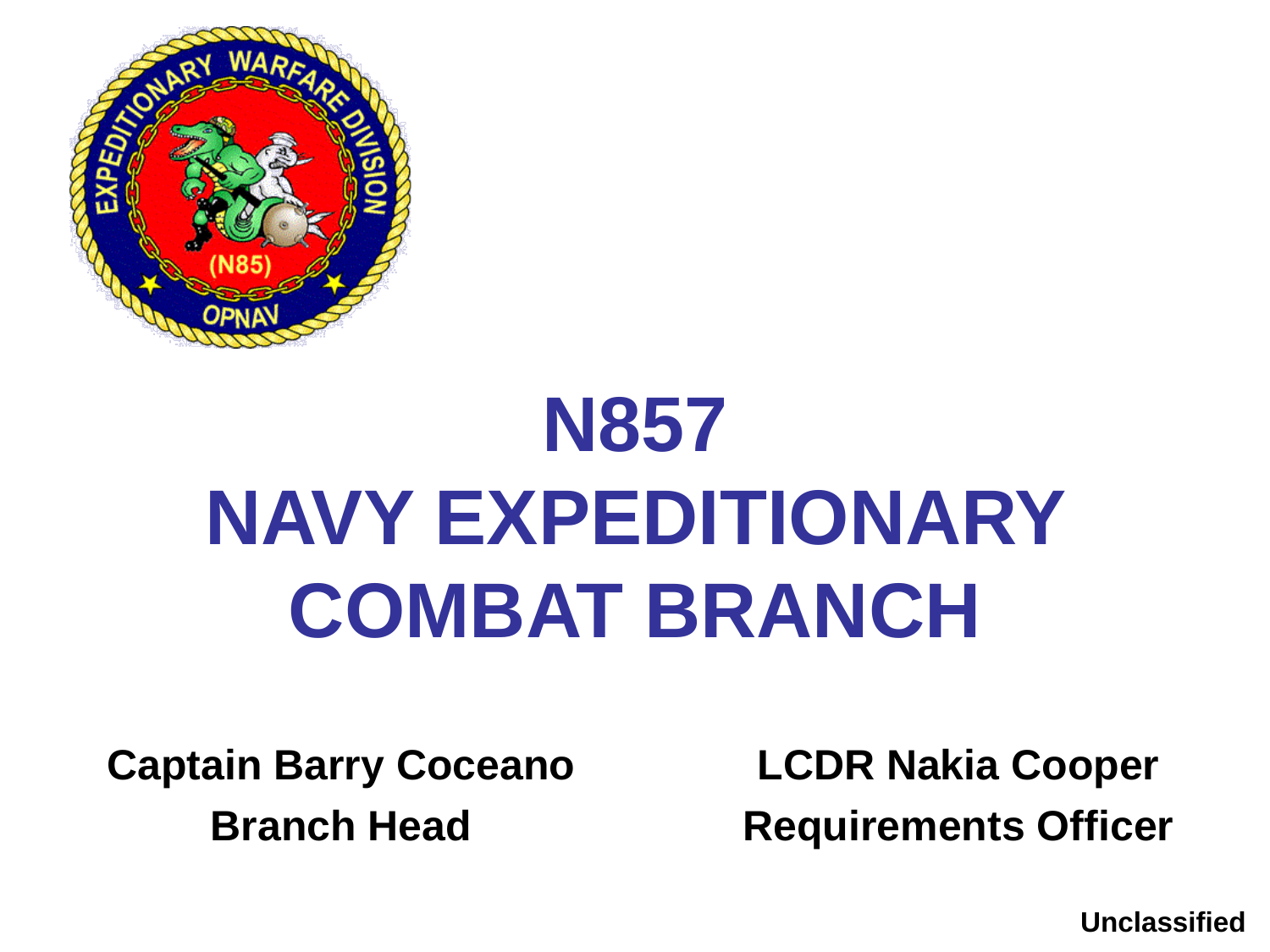



### **Requirements and Action Office for Expeditionary Warfare supporting:**

- All Navy Expeditionary Combat Command (NECC) forces
- □ Explosive Ordnance Disposal (EOD)
- □ Counter Radio-Controlled Improvised Explosive Device Electronic Warfare (CREW)
- $\Box$  Non-Lethal Weapons (NLW)

### **Recognition of Navy contribution to Irregular Warfare**

- "A Balanced Strategy" by SECDEF Gates, *Foreign Affairs* (Feb 09)
- □ Office of the Secretary of Defense 2010 Defense Budget submission
- □ 2009 Navy Strategic Plan (NSP)
- □ 2008 Center for Naval Analysis C-IED Study

#### **Force Agility to Achieve Global Engagement**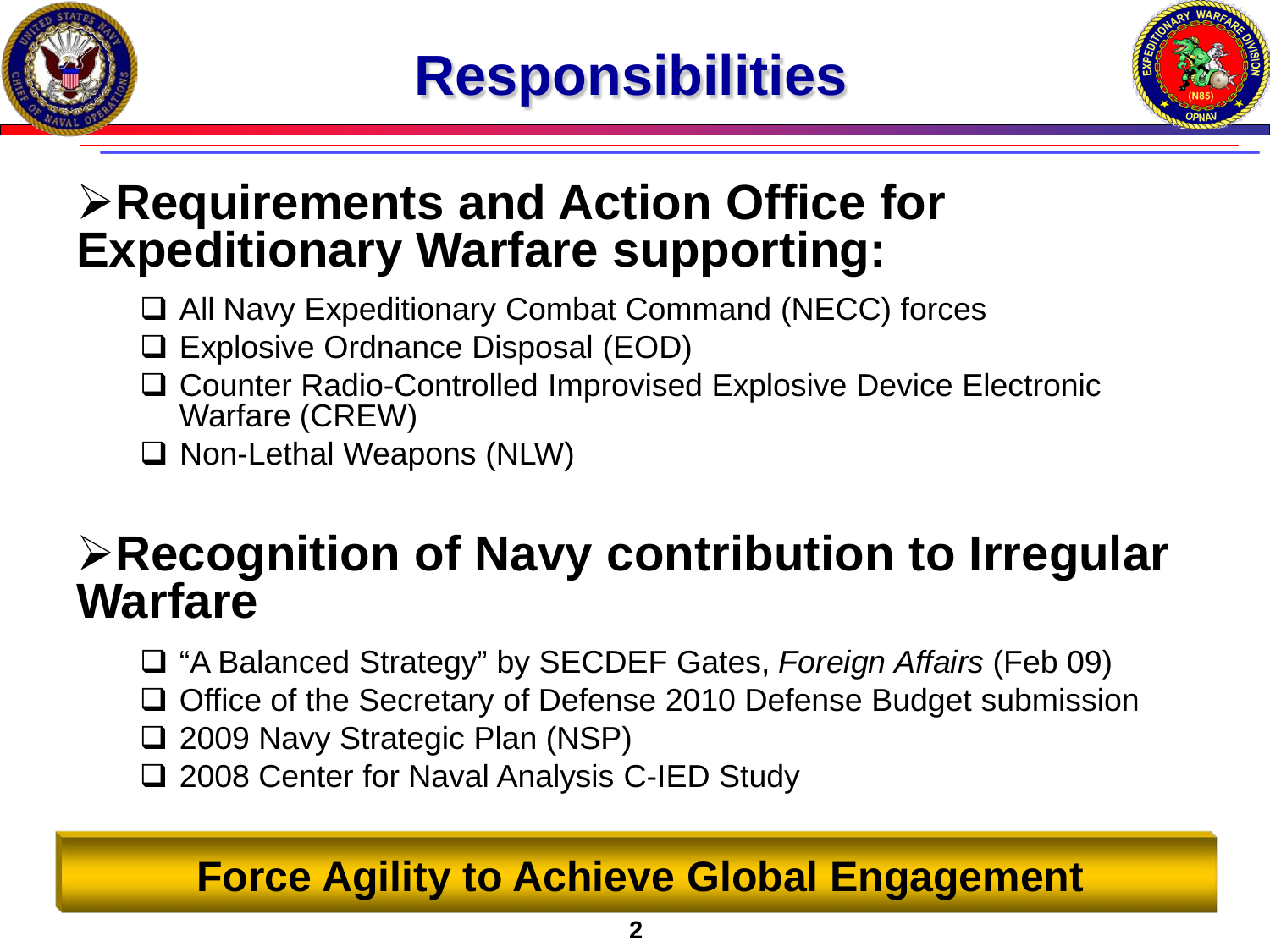

# **Where does NECC need your help?**



### **Sensor Technology**

#### **Unmanned Systems (UAV/USV/UUV)**

- $\cdot$  More capability in a smaller package in more varied operational environments
- $\div$  User friendly design to capture the skills of technology generation
- $\cdot$  Inter-operable; enhancing common operating picture and knowledge
- ❖ Energy efficiency
- **Standoff Detection**
	- ❖ Persistent ISR applications
	- Fixed-site, Force Protection, Proliferation Security Initiative, EOD
	- Counter IED and Chemical, Nuclear, Biological
- **Enhanced Situational Awareness**



## **Integrated Armor and Lightweight Personal Protection**

- **Layered and adaptive protection across spectrum to defeat multiple threats without significant increase to personnel and platform footprint**
- **Ground vehicles, green water-borne platforms, work sites**
- **Plug and play, able to shed armor when not needed**

## **Adaptive, Deployable Networks**

- **Incorporate wireless technology for the battlefield**
- **Optimize logistic footprint**
- **Interoperability with the Intra-Agency, local governments, NGO's**



### **Enhanced Cultural Awareness and Language Translation**

- **CBTs and field-employable multi-language translation tool**
- **Training enablers to facilitate Security Force Assistance in multiple operating areas**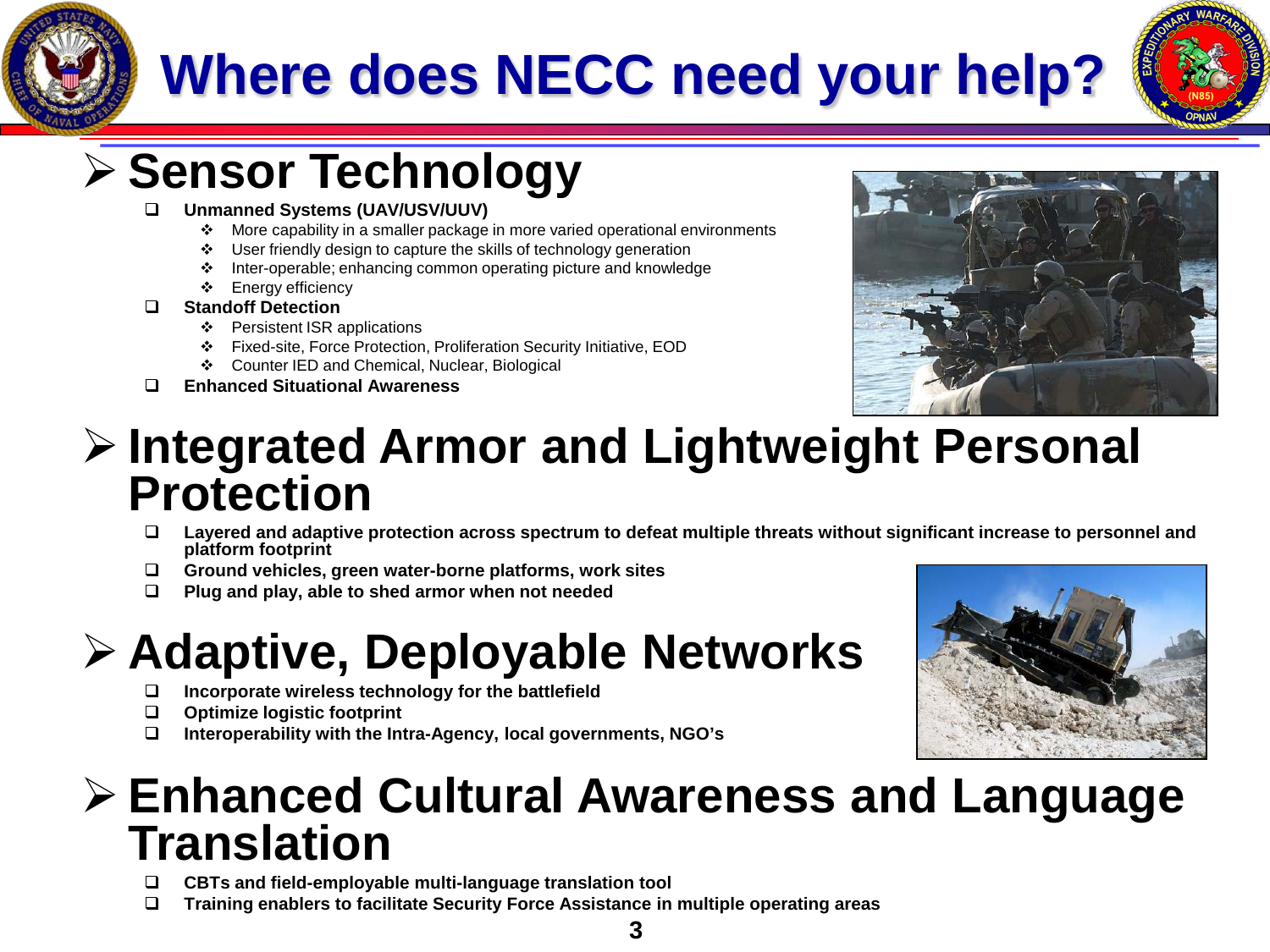

## **Where does EOD need your help?**

**4**



### **Unmanned Systems**

- **UUV/UAV/Ground Robotics communications enhancement**
- **Underwater vehicle sensor and neutralization technology**
- **Energy Efficiency**
- **Ground Robotics advancements**
	- Reduce time-on-target
	- Light weight systems for agile, dismounted ops without capability loss
	- $\div$  Enhance manipulation capability
	- $\div$  Extend operation life with advancements in power generation/supply

### **Personnel Protection**

- **Ultra light and agile body armor**
- **Next generation bomb suit technology**

## **Standoff Detection and Disruption**

- **Determine the threat before going into harms way**
- **Enhance survivability**
- **Defeat the Network\***
- **Spectrum of Effects: Non-kinetic, low-order, high-order neutralization**

## **Forensics**

- **Radiographic systems**
- **Post Blast investigation**
- **Wireless transmission/reception\***





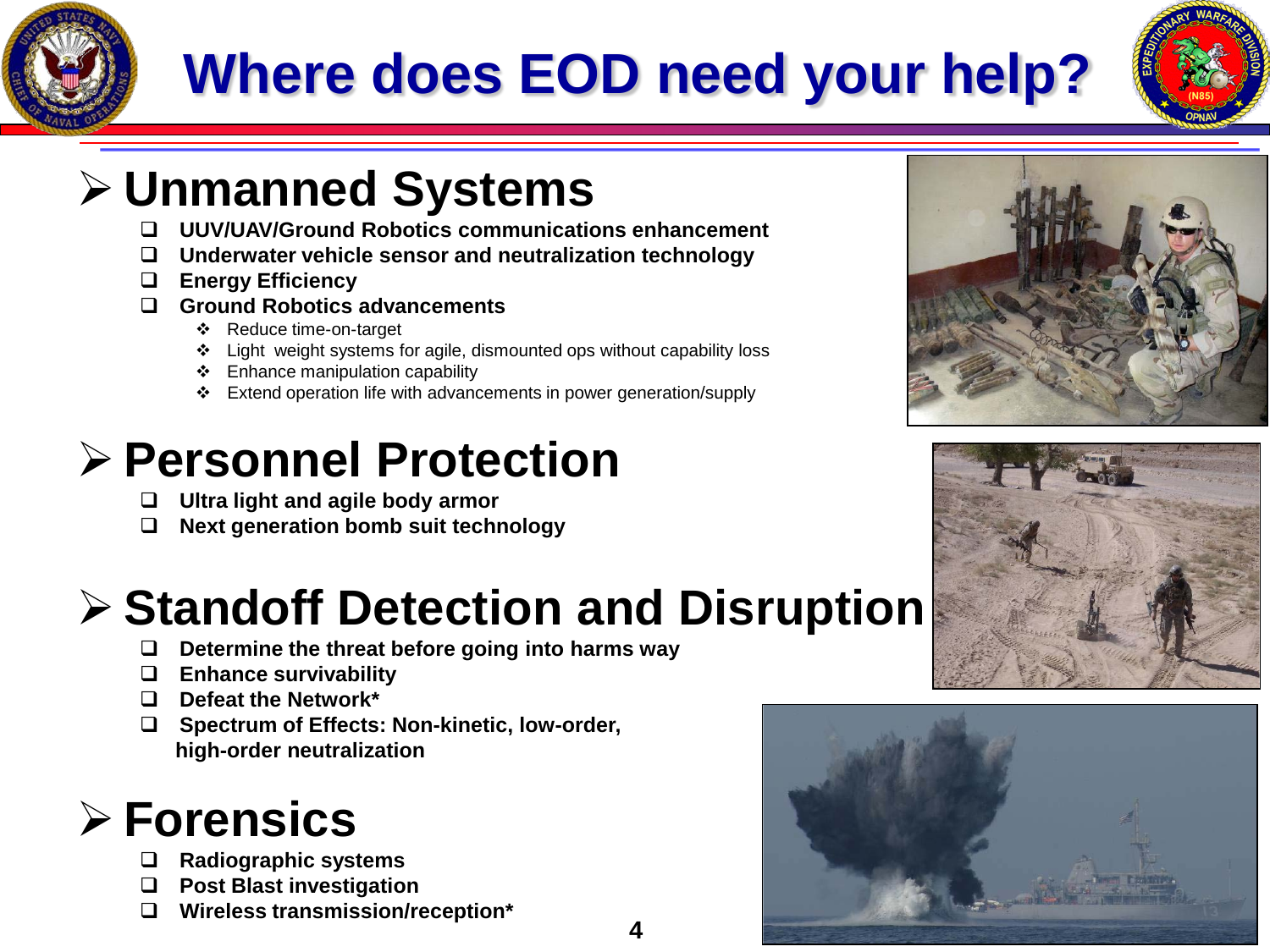

# **Where does CREW need your help?**



### **Antennas and Amplifiers**

- **Environmental efficiency**
- **Size and weight**
	- $\div$  Dismounted applications
	- Future combat vehicle families
	- $\div$  Fixed site applications
- **Energy efficiency**

## **Receivers/Processing/Modulators/Integration**

**Open architecture to enable continuous system enhancement**

### **Common Timing And Electromagnetic Compatibility**

**Interoperability across DoD Electronic Warfare systems**

**Develop systems permitting span of C5ISR capabilities**

#### **Additional Technology, Information, Recommendations**

#### **http://www.onr.navy.mil/02/BAA <https://bids.acqcenter.com/jieddo/Portal.nsf/Start?ReadForm>**

### **CREW is transitioning to N2/N6**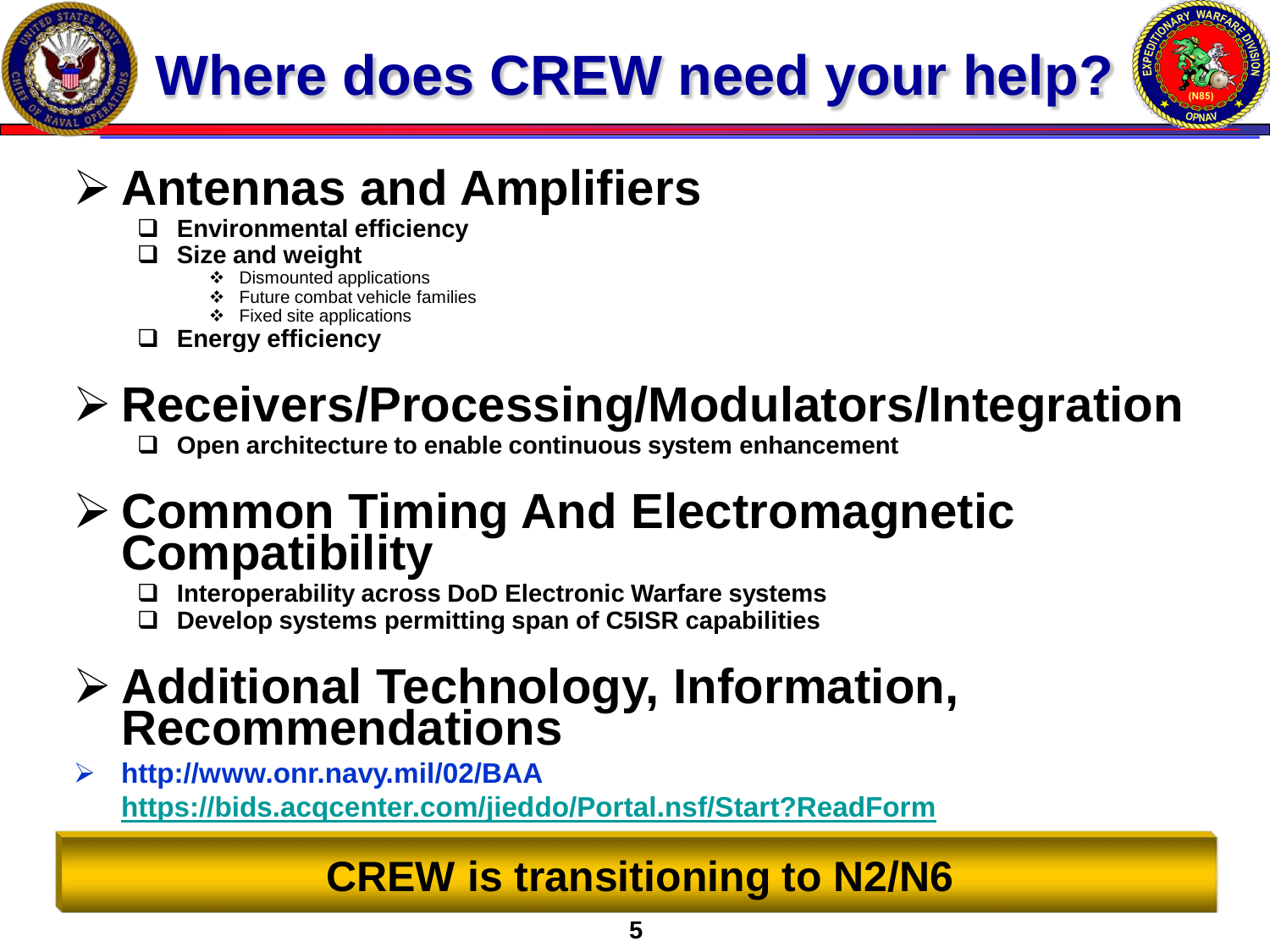



- **Stand off vessel stopping**
- **Stand off vehicle stopping**



- **Reducing the size and weight and cost of directed energy systems**
- **Integration of directed energy systems into shipboard platforms as part of their self defense systems**



**Determining contact intent**

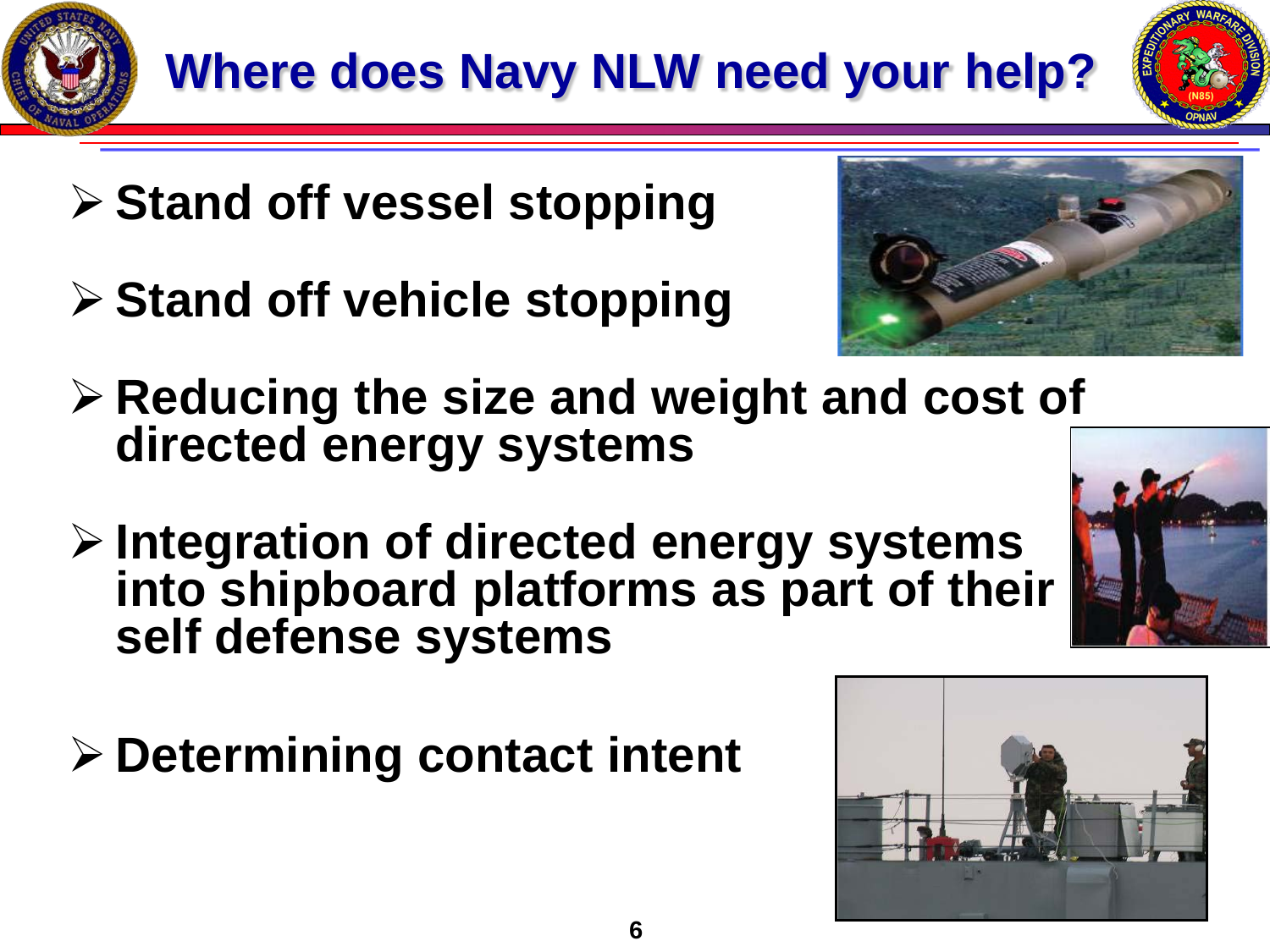# **Partnering with Industry to Support the Force**

1258 P

**NAVY EXPEDITION CONTRACTOR** 

**Companying the Section 1988 Your technological efforts to assist our needed capability advancements directly support Expeditionary Warfare's Resource Strategy for Programs!**

**"HELP US HELP YOU…!"**